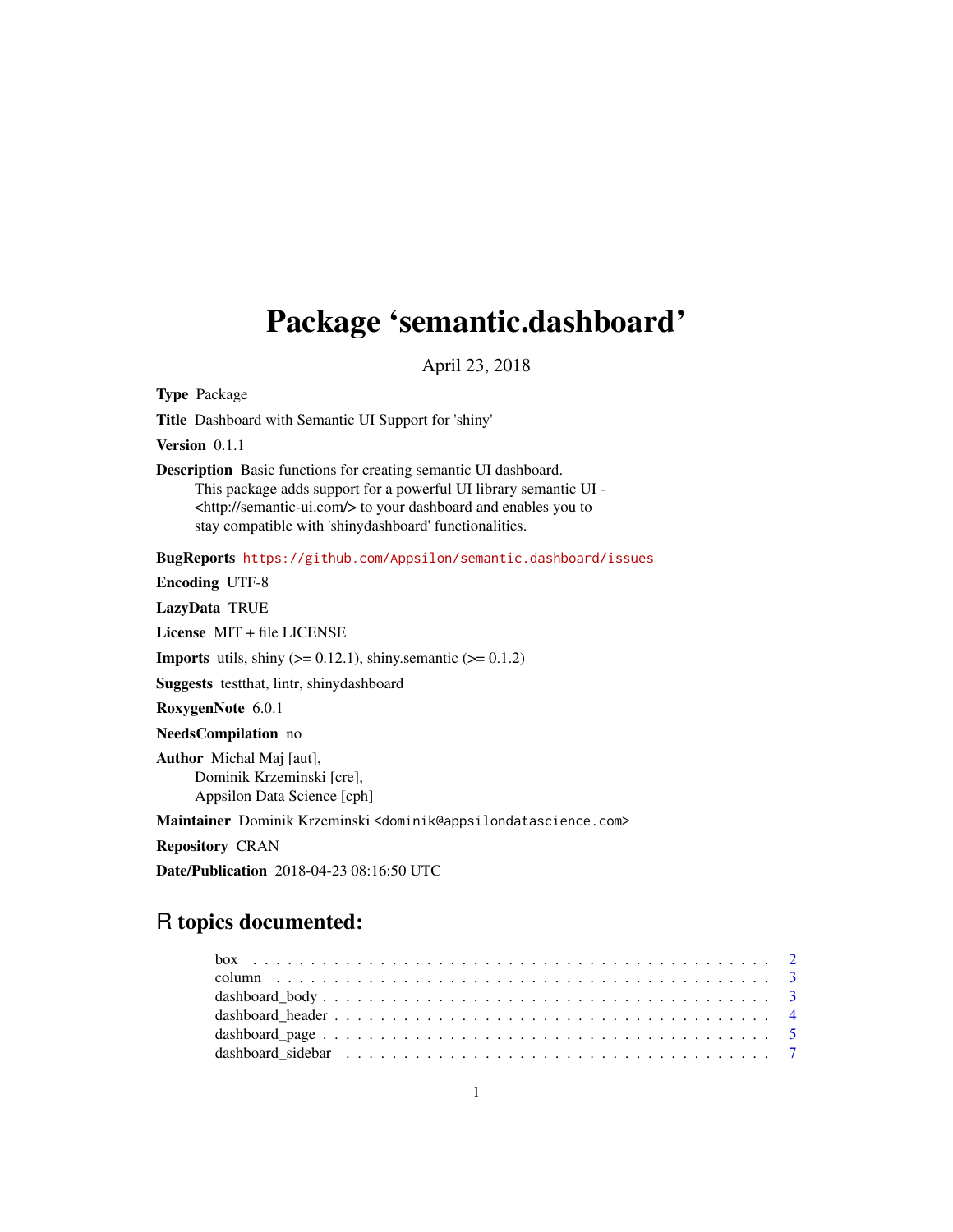<span id="page-1-0"></span>

| Index |  |  |  |  |  |  |  |  |  |  |  | 23 |
|-------|--|--|--|--|--|--|--|--|--|--|--|----|

box *Create a box.*

# Description

Create a box with additional UI elements.

# Usage

```
box(..., title = NULL, color = "", ribbon = TRUE,title_side = "top right", collapsible = TRUE, width = 8, id = NULL)
```
# Arguments

| $\cdot \cdot \cdot$ | UI elements to include within the box.                                                                                                                                     |
|---------------------|----------------------------------------------------------------------------------------------------------------------------------------------------------------------------|
| title               | Label of the box.                                                                                                                                                          |
| color               | Color of the box. One of c("", "red", "orange", "yellow", "olive", "green", "teal", "blue",                                                                                |
| ribbon              | Should label be presented as ribbon.                                                                                                                                       |
| title_side          | Side of a label. One of c("top", "bottom", "top left", "top right", "bottom left", "bottom n<br>if ribbon = FALSE, or one of $c("top left", "top right")$ if ribbon = TRUE |
| collapsible         | Should minimize button be added to label.                                                                                                                                  |
| width               | Width of the box.                                                                                                                                                          |
| id                  | ID of the box.                                                                                                                                                             |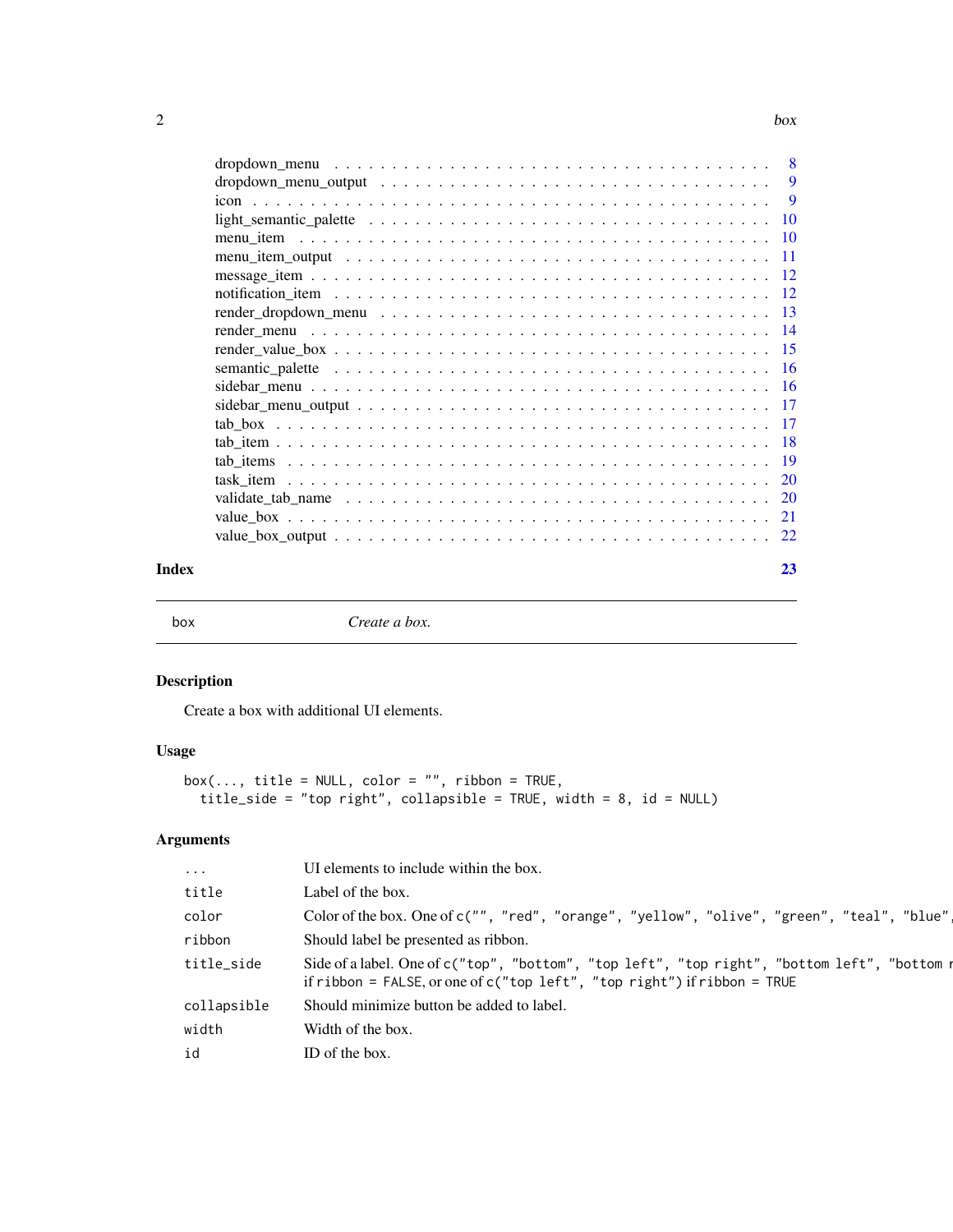#### <span id="page-2-0"></span>column 3

# Value

A box that can be passed to [dashboardBody](#page-2-1)

# Examples

```
box(title = "Sample box", color = "blue", width = 11,
    "This is a box content"
)
```
column *Create a column.*

# Description

Create a column with additional UI elements.

# Usage

column(width, ...)

# Arguments

| width | Width of the column. Between 1 and 16.    |
|-------|-------------------------------------------|
| .     | UI elements to include within the column. |

# Value

A column that can be passed to [dashboardPage](#page-4-1)

dashboard\_body *Create a body of a dashboard.*

# <span id="page-2-1"></span>Description

Create a body of a dashboard with tabs and other additional UI elements.

#### Usage

dashboard\_body(...)

dashboardBody(...)

# Arguments

... UI elements to include within the body.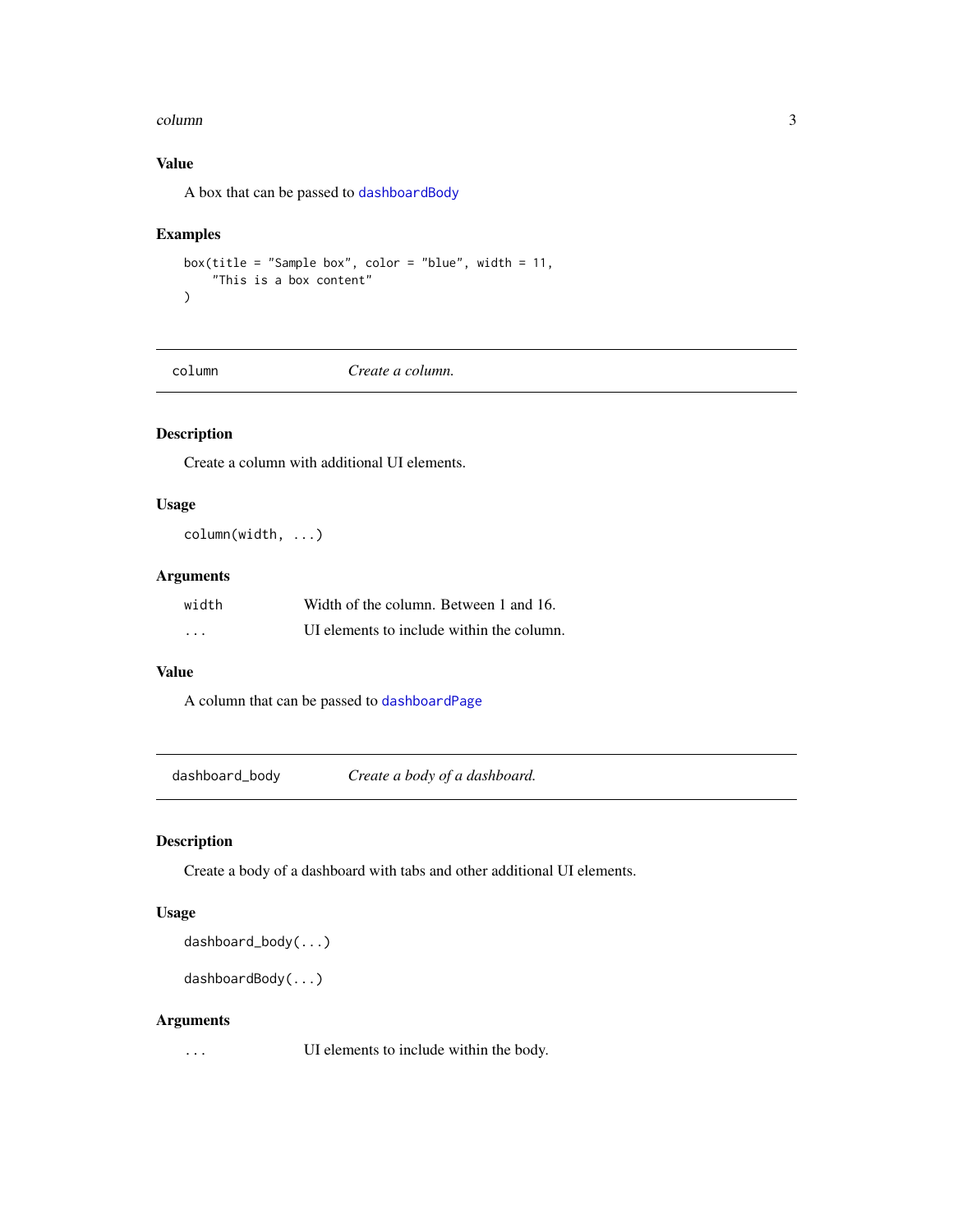#### <span id="page-3-0"></span>Value

A tab that can be passed to [dashboardPage](#page-4-1)

#### Functions

• dashboardBody: Create a body of a dashboard (alias for dashboard\_body for compatibility with shinydashboard)

#### Examples

```
if(interactive()){
 library(shiny)
 library(semantic.dashboard)
 ui <- dashboardPage(
   dashboardHeader(color = "blue"),
    dashboardSidebar(side = "left", size = "thin", color = "teal",
                     sidebarMenu(
                       menuItem(tabName = "tab1", "Tab 1"),
                       menuItem(tabName = "tab2", "Tab 2"))),
    dashboardBody(tabItems(
     tabItem(tabName = "tab1", p("Tab 1")),
     tabItem(tabName = "tab2", p("Tab 2"))))
 )
 server <- function(input, output) {
 }
 shinyApp(ui, server)
}
```
dashboard\_header *Create a header of a dashboard.*

# <span id="page-3-1"></span>Description

Create a header of a dashboard with other additional UI elements.

#### Usage

```
dashboard_header(..., color = "", inverted = FALSE, disable = FALSE)
dashboardHeader(..., color = "", inverted = FALSE, disable = FALSE)
```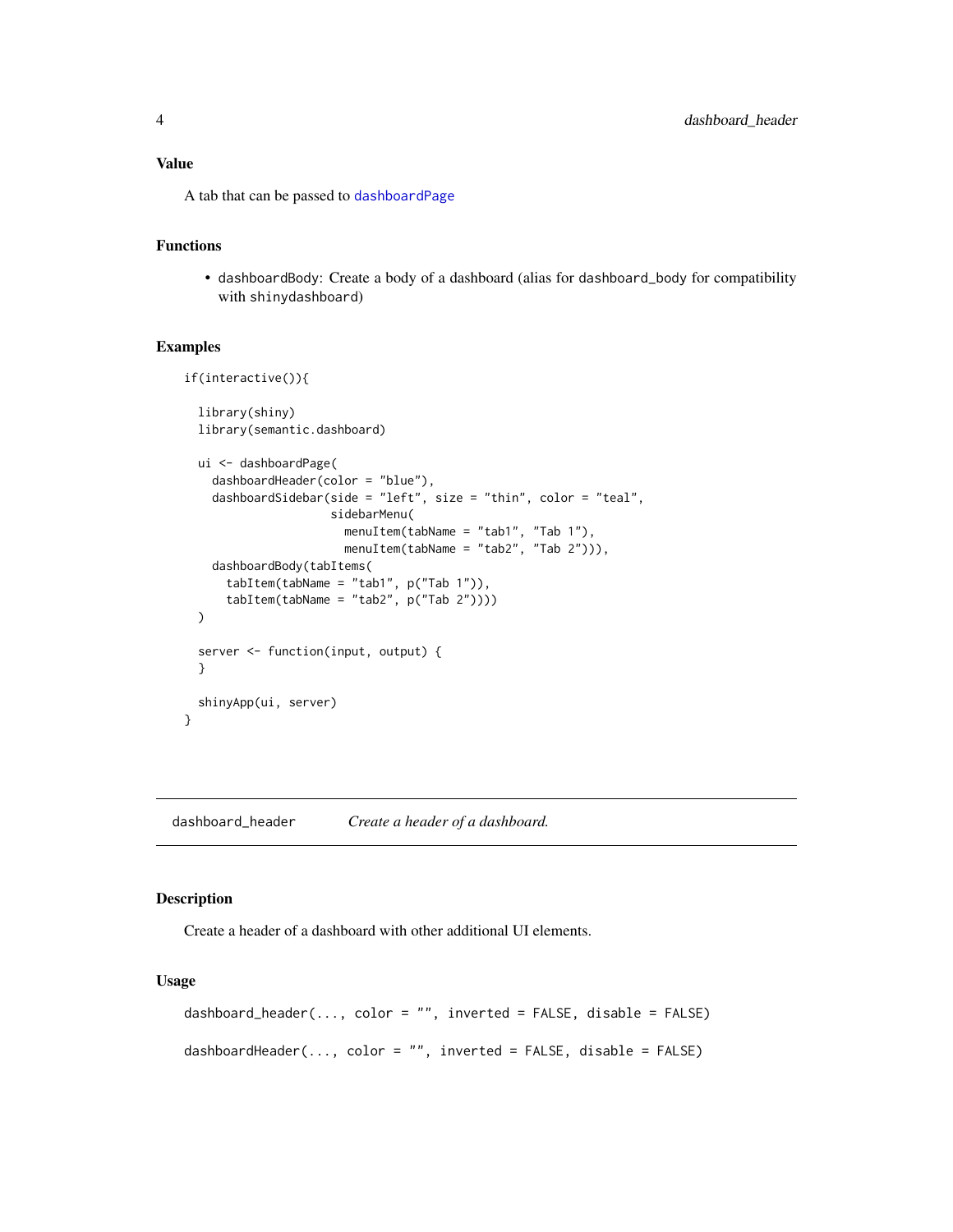# <span id="page-4-0"></span>dashboard\_page 5

#### Arguments

| $\cdots$ | UI elements to include within the header.                                                                                                                                      |
|----------|--------------------------------------------------------------------------------------------------------------------------------------------------------------------------------|
| color    | Color of the sidebar / text / icons (depending on the value of 'inverted' parame-<br>ter. \One of c("", "red", "orange", "yellow", "olive", "green", "teal", "blue", "violet", |
| inverted | If FALSE sidebar will be white and text will be colored. If TRUE text will be<br>white and background will be colored. Default is FALSE.                                       |
| disable  | If TRUE, don't display the header.                                                                                                                                             |

#### Value

A header that can be passed to [dashboardPage](#page-4-1)

# Functions

• dashboardHeader: Create a header of a dashboard (alias for dashboard\_header for compatibility with shinydashboard)

#### Examples

```
if(interactive()){
```

```
library(shiny)
library(semantic.dashboard)
ui <- dashboardPage(
  dashboardHeader(color = "blue"),
  dashboardSidebar(side = "left", size = "thin", color = "teal",
                   sidebarMenu(
                     menuItem(tabName = "tab1", "Tab 1"),
                     menuItem(tabName = "tab2", "Tab 2"))),
  dashboardBody(tabItems(
    tabItem(tabName = "tab1", p("Tab 1")),
    tabItem(tabName = "tab2", p("Tab 2"))))
\mathcal{L}server <- function(input, output) {
}
shinyApp(ui, server)
```
dashboard\_page *Create a dashboard.*

#### <span id="page-4-1"></span>Description

}

Create a page with menu item sidebar and body containing tabs and other additional elements.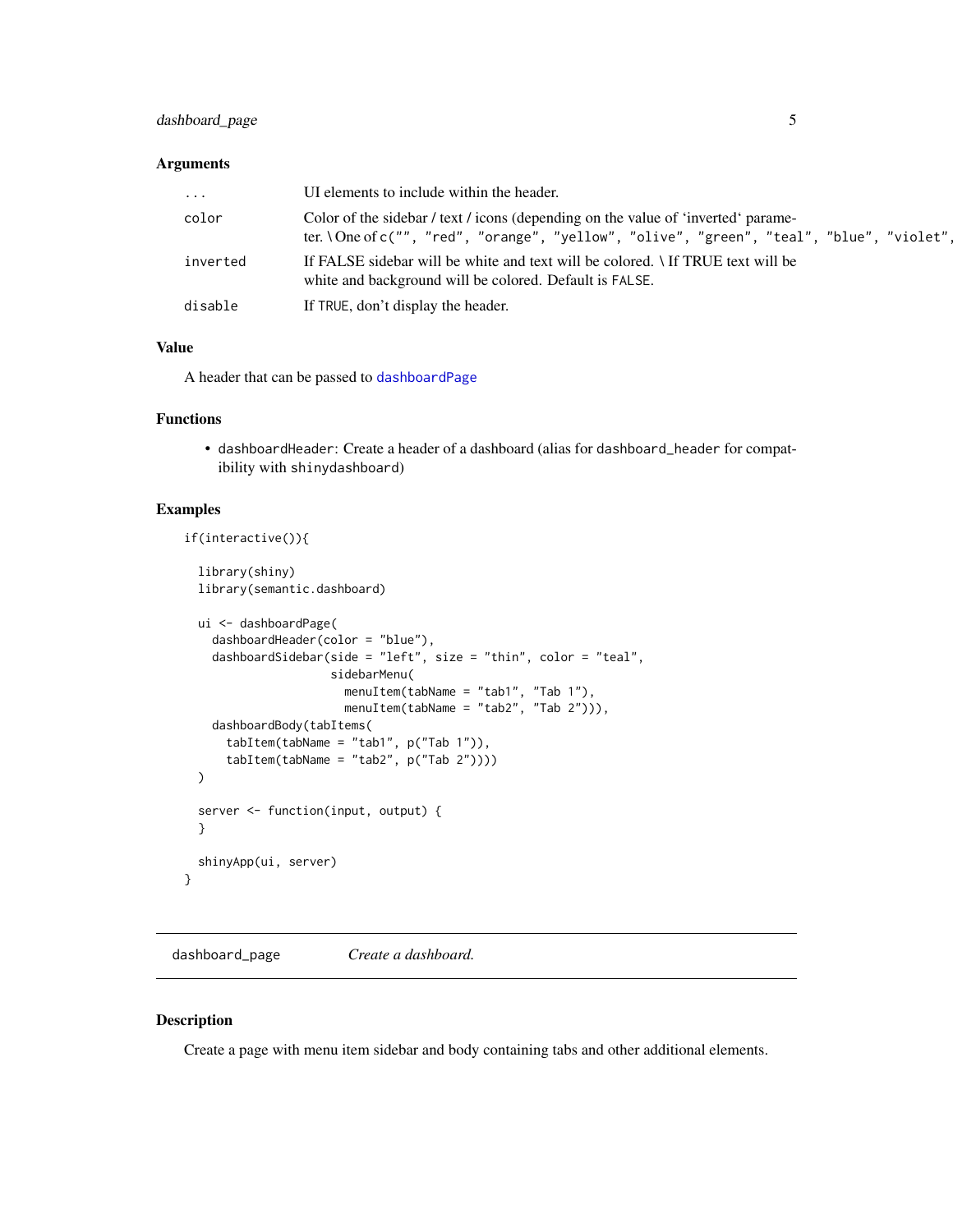#### Usage

```
dashboard_page(header, sidebar, body, title = "", suppress_bootstrap = TRUE,
 theme = NULL)
```

```
dashboardPage(header, sidebar, body, title = "", suppress_bootstrap = TRUE,
  theme = NULL)
```
# Arguments

| header                      | Header of a dashboard.                                                                                                                                                                         |
|-----------------------------|------------------------------------------------------------------------------------------------------------------------------------------------------------------------------------------------|
| sidebar                     | Sidebar of a dashboard.                                                                                                                                                                        |
| body                        | Body of a dashboard.                                                                                                                                                                           |
| title<br>suppress_bootstrap | Title of a dashboard.                                                                                                                                                                          |
|                             | There are some conflicts in CSS styles between SemanticUI and Bootstrap. For<br>the time being it's better to suppress Bootstrap. If TRUE bootstrap dependency<br>from shiny will be disabled. |
| theme                       | Theme name or path TODO list of themes                                                                                                                                                         |

# Value

Dashboard.

#### Functions

• dashboardPage: Create a dashboard (alias for dashboard\_page for compatibility with shinydashboard)

```
if(interactive()){
 library(shiny)
 library(semantic.dashboard)
 ui <- dashboardPage(
   dashboardHeader(color = "blue"),
   dashboardSidebar(side = "left", size = "thin", color = "teal",
                     sidebarMenu(
                       menuItem(tabName = "tab1", "Tab 1"),
                       menuItem(tabName = "tab2", "Tab 2"))),
    dashboardBody(tabItems(
      tabItem(tabName = "tab1", p("Tab 1")),
      tabItem(tabName = "tab2", p("Tab 2"))))
 \lambdaserver <- function(input, output) {
 }
 shinyApp(ui, server)
}
```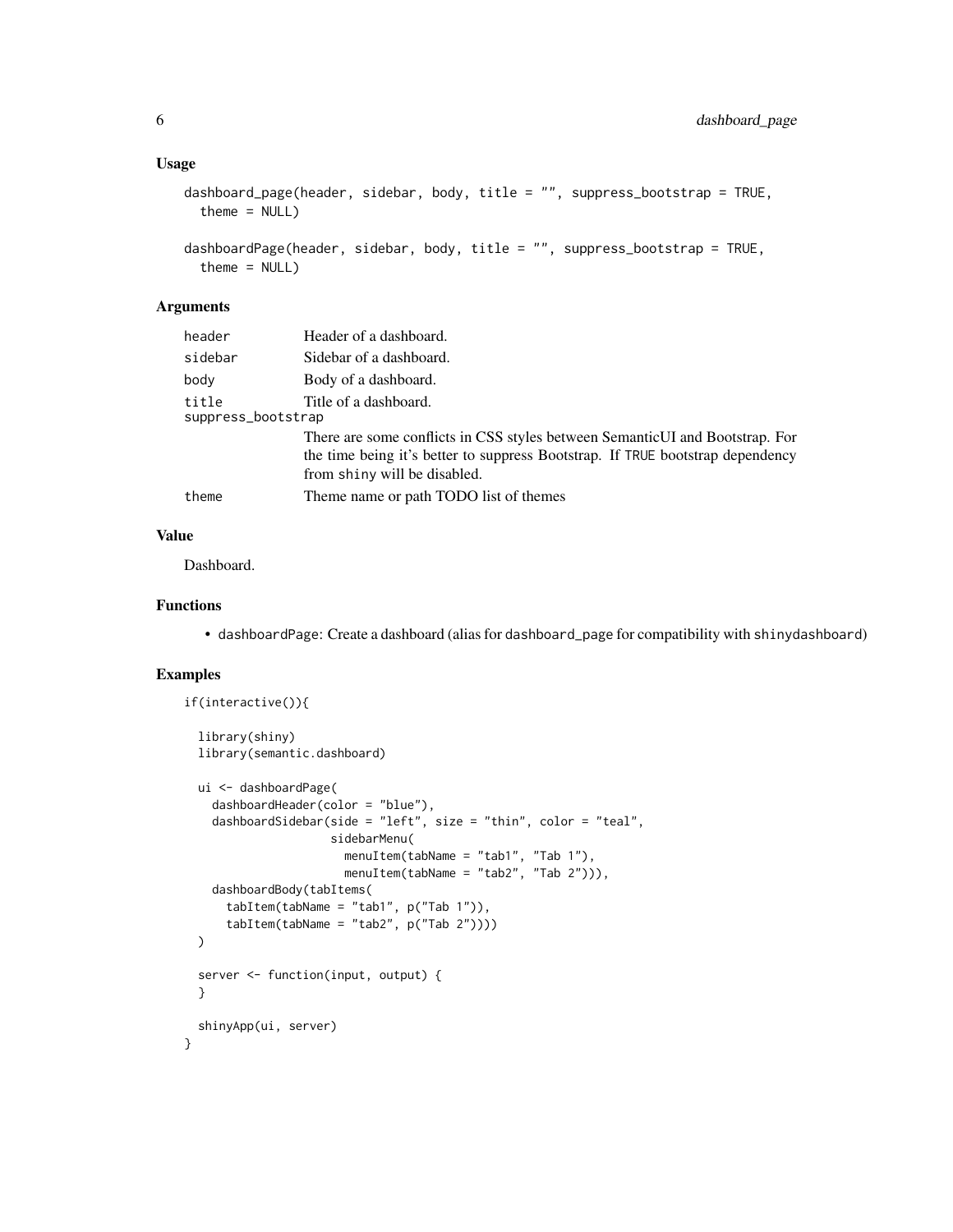<span id="page-6-0"></span>dashboard\_sidebar *Create a sidebar of a dashboard.*

#### <span id="page-6-1"></span>Description

Create a pushable sidebar of a dashboard with menu items and other additional UI elements.

#### Usage

```
dashboard_sidebar(..., side = "left", size = "thin", color = "",
 inverted = FALSE, center = FALSE, visible = TRUE, disable = FALSE)
dashboardSidebar(..., side = "left", size = "thin", color = "",
  inverted = FALSE, center = FALSE, visible = TRUE, disable = FALSE)
```
#### Arguments

| $\cdots$ | UI elements to include within the sidebar.                                                                                                                                     |
|----------|--------------------------------------------------------------------------------------------------------------------------------------------------------------------------------|
| side     | Placement of the sidebar. One of c("left", "right", "top", "bottom")                                                                                                           |
| size     | Size of the sidebar. One of c("", "thin", "very thin", "wide", "very wide")                                                                                                    |
| color    | Color of the sidebar / text / icons (depending on the value of 'inverted' parame-<br>ter. \One of c("", "red", "orange", "yellow", "olive", "green", "teal", "blue", "violet", |
| inverted | If FALSE sidebar will be white and text will be colored. If TRUE text will be<br>white and background will be colored. Default is FALSE.                                       |
| center   | Should label and icon be centerd on menu items. Default to FALSE                                                                                                               |
| visible  | Should sidebar be visible on start. Default to TRUE                                                                                                                            |
| disable  | If TRUE, don't display the sidebar.                                                                                                                                            |
|          |                                                                                                                                                                                |

#### Value

A sidebar that can be passed to [dashboardPage](#page-4-1)

# Functions

• dashboardSidebar: Create a sidebar of a dashboard (alias for dashboard\_sidebar for compatibility with shinydashboard)

# Examples

```
if(interactive()){
```
library(shiny) library(semantic.dashboard)

```
ui <- dashboardPage(
  dashboardHeader(color = "blue"),
```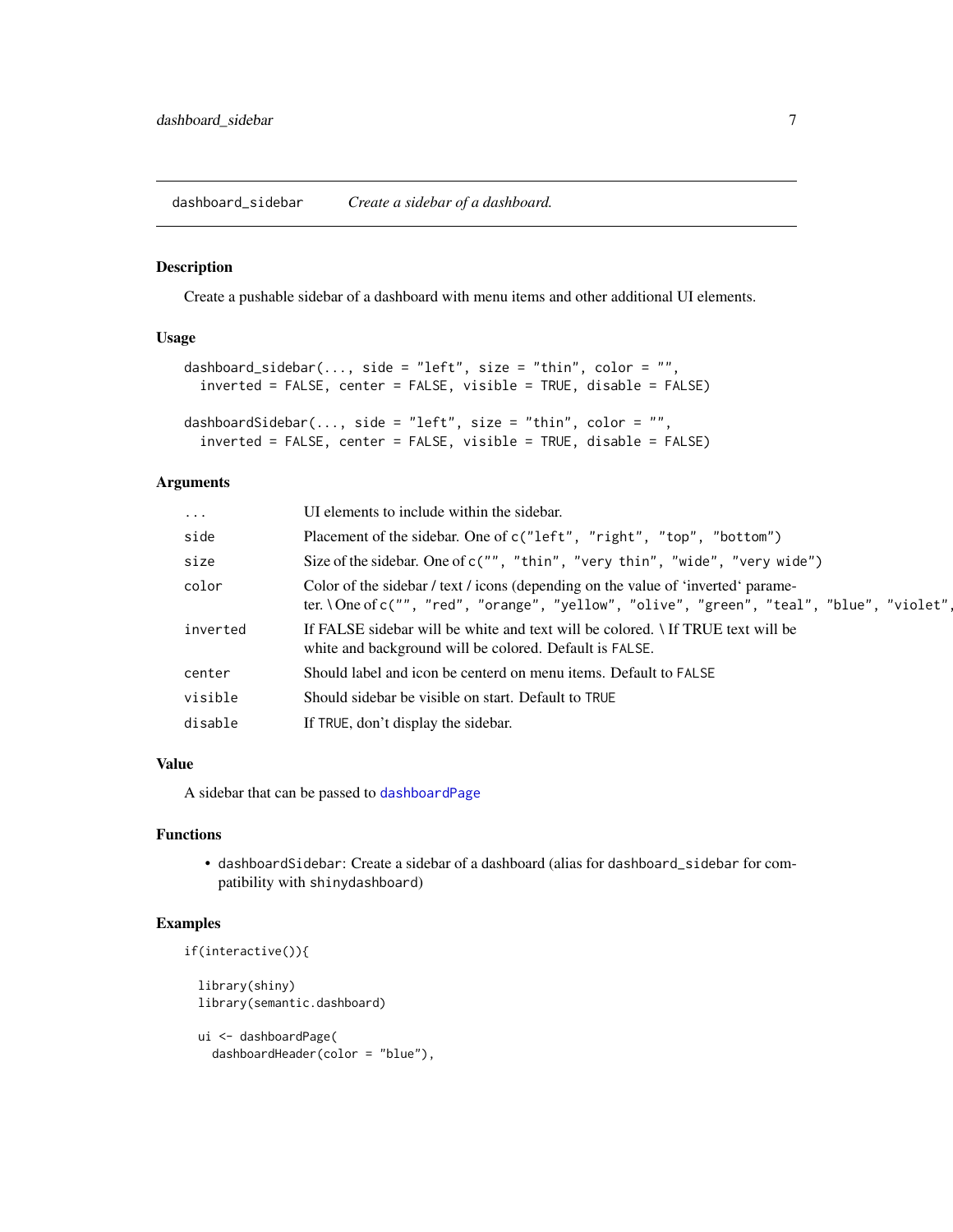```
dashboardSidebar(side = "left", size = "thin", color = "teal",
                   sidebarMenu(
                     menuItem(tabName = "tab1", "Tab 1"),
                     menuItem(tabName = "tab2", "Tab 2"))),
  dashboardBody(tabItems(
    tabItem(tabName = "tab1", p("Tab 1")),
    tabItem(tabName = "tab2", p("Tab 2"))))
)
server <- function(input, output) {
}
shinyApp(ui, server)
```
dropdown\_menu *Create a dropdown menu.*

#### <span id="page-7-1"></span>Description

}

Create a dropdown menu with additional UI elements.

#### Usage

```
dropdown_menu(..., type = "messages", icon = NULL, show_counter = TRUE)
dropdownMenu(..., type = "messages", icon = NULL, show_counter = TRUE)
```
#### Arguments

| $\ddotsc$    | UI elements to include within the dropdown menu.                            |
|--------------|-----------------------------------------------------------------------------|
| type         | Type of the displayed items.                                                |
| icon         | Icon of the dropdown menu. If not specyfied created based on type agrument. |
| show_counter | If true circular label with counter is going to be shown for dropdown.      |

#### Value

A dropdown menu that can be passed to [dashboardHeader](#page-3-1)

#### Functions

• dropdownMenu: Create a dropdown menu (alias for dropdown\_menu for compatibility with shinydashboard)

```
dropdownMenu(icon = icon("warning sign"), taskItem("Project progress...", 50.777, color = "red"))
dropdownMenu(type = "notifications", notificationItem("This is notification!", color = "red"))
```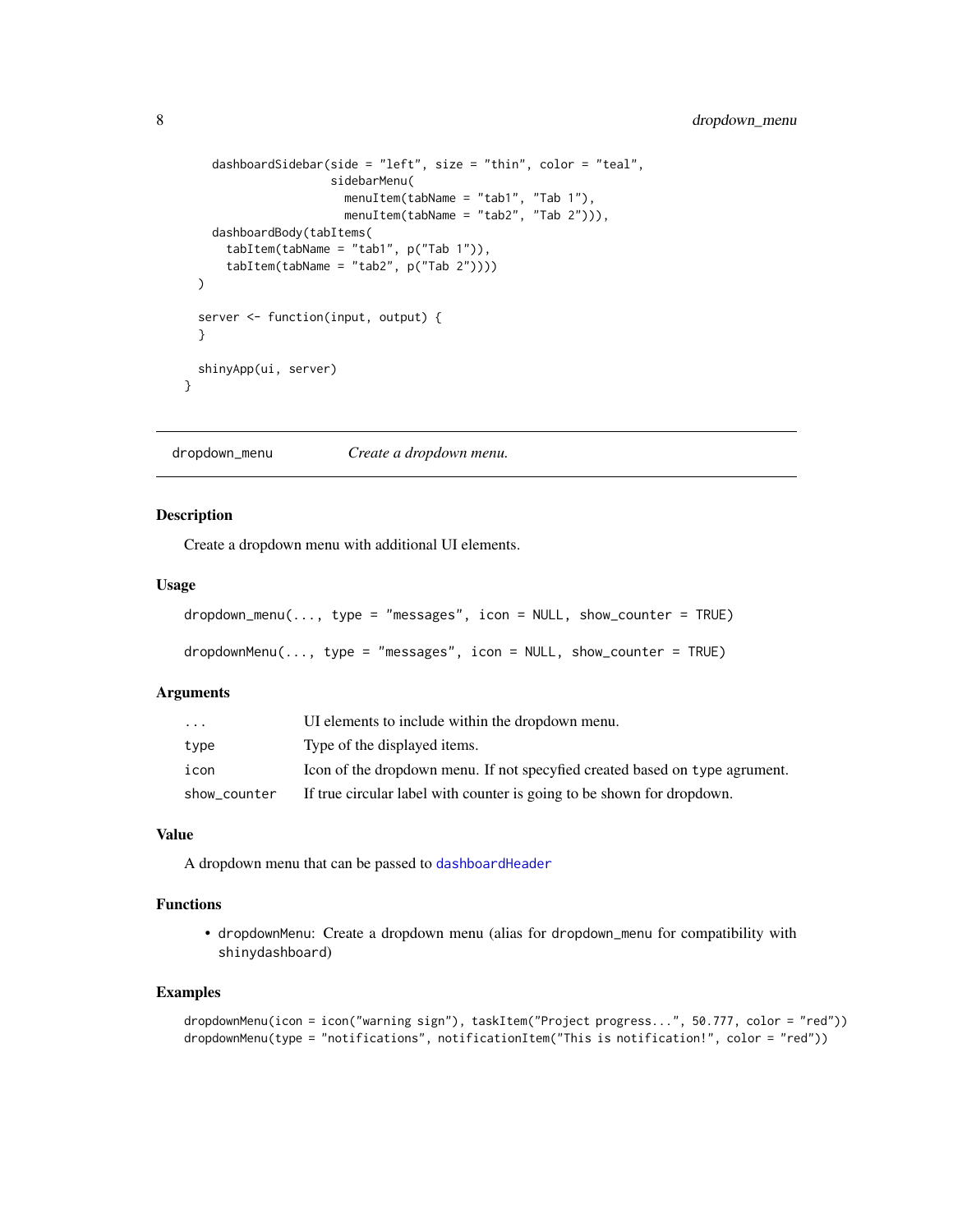<span id="page-8-0"></span>dropdown\_menu\_output *Create a dropdown menu output.*

# Description

UI-side function for dynamic dropdownMenu.

#### Usage

```
dropdown_menu_output(outputId)
```
dropdownMenuOutput(outputId)

#### Arguments

outputId Id of the output.

#### Value

A dropdown menu that can be passed to [dashboardHeader](#page-3-1)

# Functions

• dropdownMenuOutput: Create a dropdown menu output (alias for dropdown\_menu\_output for compatibility with shinydashboard)

# Examples

```
dropdownMenuOutput("dropdown")
output$dropdown <- renderDropdownMenu({
  dropdownMenu(messageItem("Michał", "Test message", color = "teal"),
              messageItem("Marek", "Another test!", icon = "warning", color = "red"))
})
```

| ıcon | Create Semantic UI icon tag (alias for uiicon for compatibility with |
|------|----------------------------------------------------------------------|
|      | shinydashboard)                                                      |

# Description

This creates an icon tag using Semantic UI styles.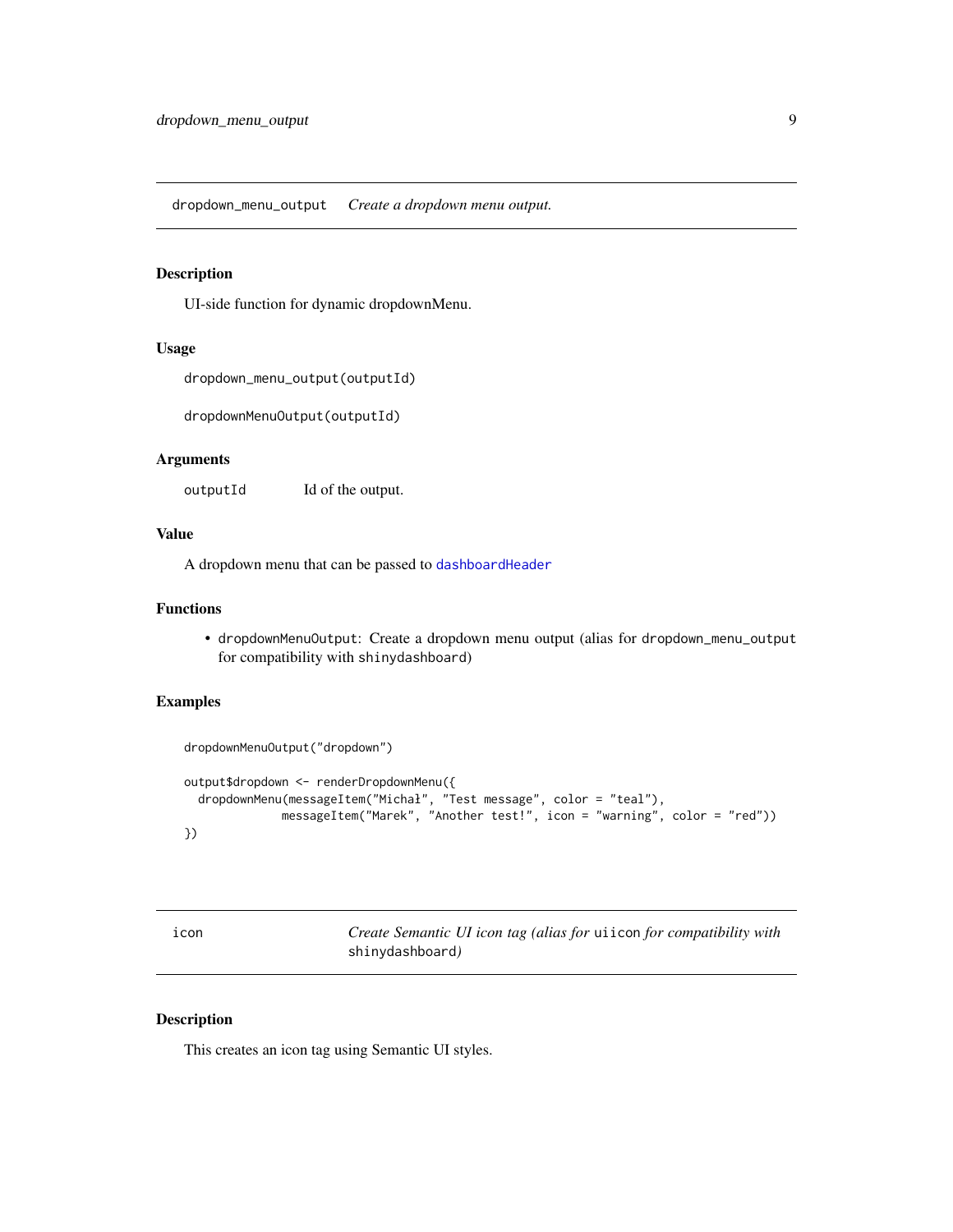#### Usage

 $i$ con(type = "", ...)

#### Arguments

| type                    | A name of an icon. Look at http://semantic-ui.com/elements/icon.html for all<br>possibilities. |
|-------------------------|------------------------------------------------------------------------------------------------|
| $\cdot$ $\cdot$ $\cdot$ | Other arguments to be added as attributes of the tag (e.g. style, class etc.)                  |

light\_semantic\_palette

*Semantic light colors https://github.com/Semantic-Org/Semantic-UI/blob/master/src/themes/default/globals/site.variables*

# Description

Semantic light colors https://github.com/Semantic-Org/Semantic-UI/blob/master/src/themes/default/globals/site.variables

# Usage

light\_semantic\_palette

#### Format

An object of class character of length 13.

menu\_item *Create a menu item.*

#### Description

Create a menu item corresponding to a tab.

#### Usage

```
menu_item(text, ..., icon = NULL, tabName = NULL, href = NULL,
 newtab = TRUE)
menuItem(text, ..., icon = NULL, tabName = NULL, href = NULL,
 newtab = TRUE)
menuSubItem(text, ..., icon = NULL, tabName = NULL, href = NULL,
  newtab = TRUE)
```
<span id="page-9-0"></span>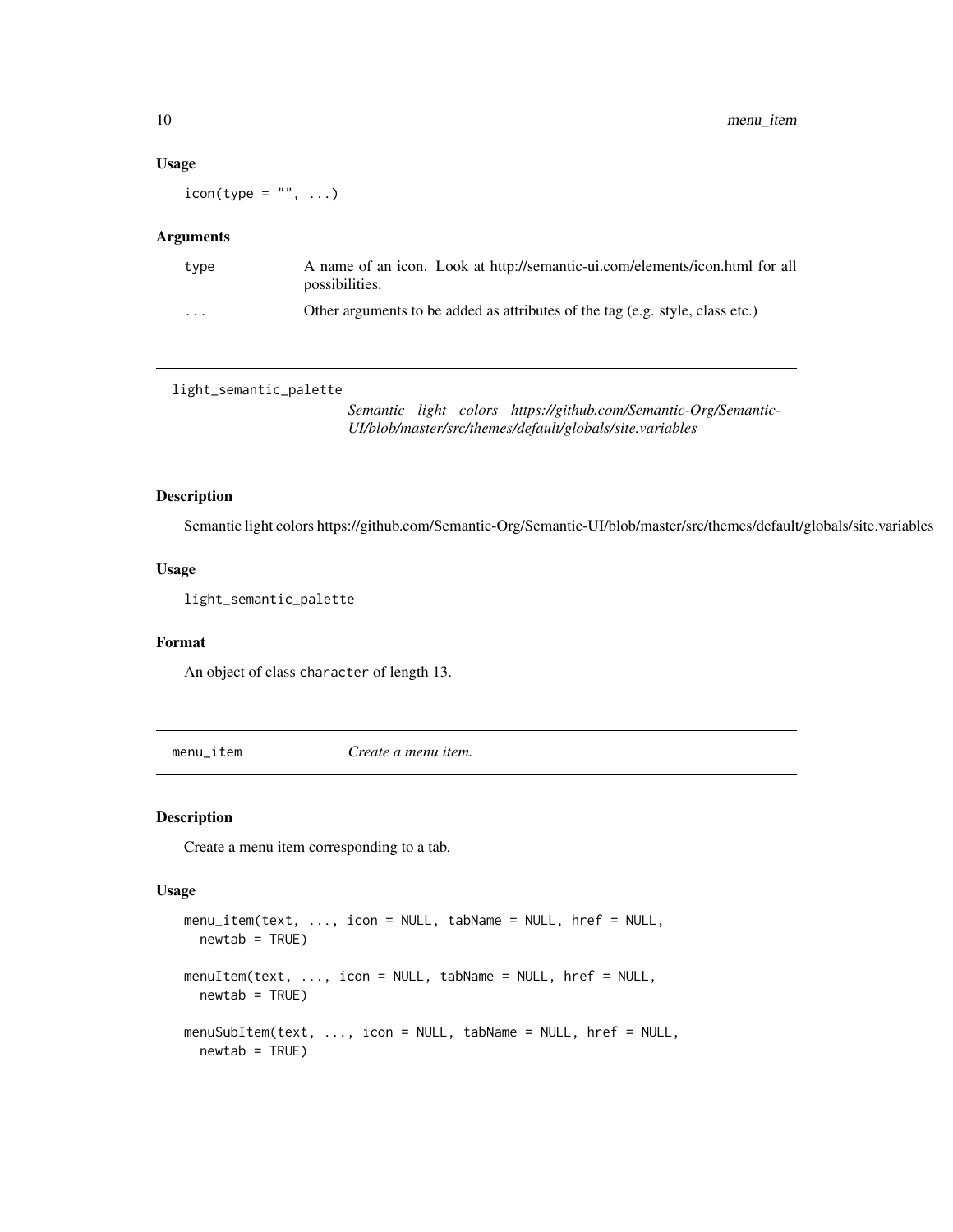#### <span id="page-10-0"></span>Arguments

| text    | Text to show for the menu item.                                 |
|---------|-----------------------------------------------------------------|
|         | This may consist of menuSubItems.                               |
| icon    | Icon of the menu item. (Optional)                               |
| tabName | Id of the tab. Not compatible with href.                        |
| href    | A link address. Not compatible with tabName.                    |
| newtab  | If href is supplied, should the link open in a new browser tab? |

#### Value

A menu item that can be passed [sidebarMenu](#page-15-1)

#### Functions

- menuItem: Create a menu item (alias for manu\_item for compatibility with shinydashboard)
- menuSubItem: Create a menu item (alias for manu\_item for compatibility with shinydashboard)

#### Examples

menuItem(tabName = "plot\_tab", text = "My plot", icon = icon("home"))

menu\_item\_output *Create a menu item output.*

#### Description

UI-side function for dynamic manuItem.

# Usage

```
menu_item_output(outputId)
```
menuItemOutput(outputId)

#### Arguments

outputId Id of the output.

#### Value

A menu item that can be passed to [sidebarMenu](#page-15-1)

#### Functions

• menuItemOutput: Create a menu item output (alias for menu\_item\_output for compatibility with shinydashboard)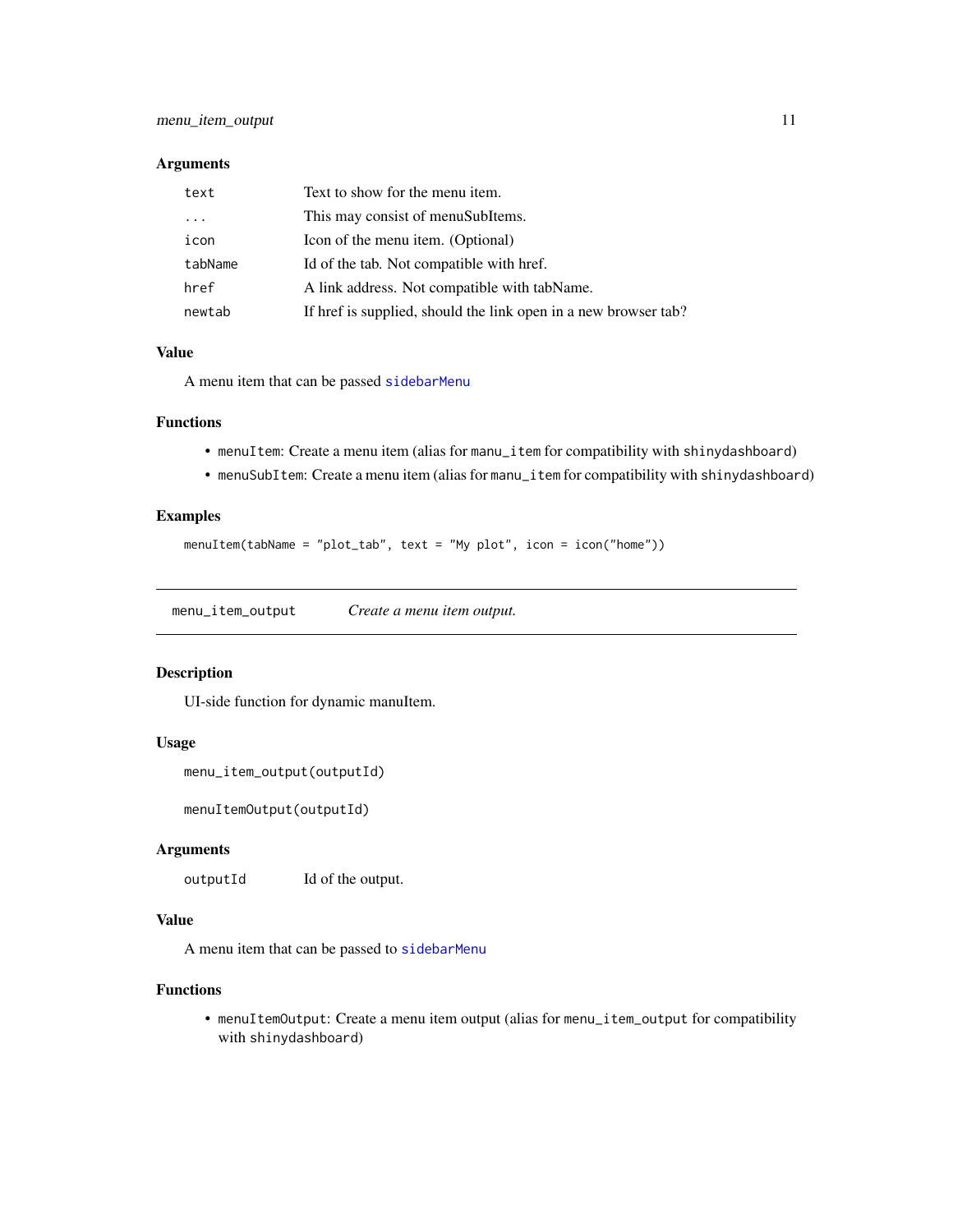<span id="page-11-0"></span>

Create a message item.

# Usage

```
message_item(from, message, ..., icon = "user")
```

```
messageItem(from, message, ..., icon = "user")
```
# Arguments

| from     | Who the message is from.                                    |
|----------|-------------------------------------------------------------|
| message  | Text of the message.                                        |
| $\cdots$ | Additional UI elements to include within the dropdown menu. |
| icon     | Additional icon.                                            |

# Value

A message item that can be passed to [dropdownMenu](#page-7-1)

# Functions

• messageItem: Create a message item (alias for message\_item for compatibility with shinydashboard)

# Examples

messageItem("Marek", "Another test!", icon = "warning")

notification\_item *Create a notification item.*

# Description

Create a notification item.

#### Usage

```
notification_item(text, icon = "warning", color = "")
notificationItem(text, icon = "warning", color = "")
```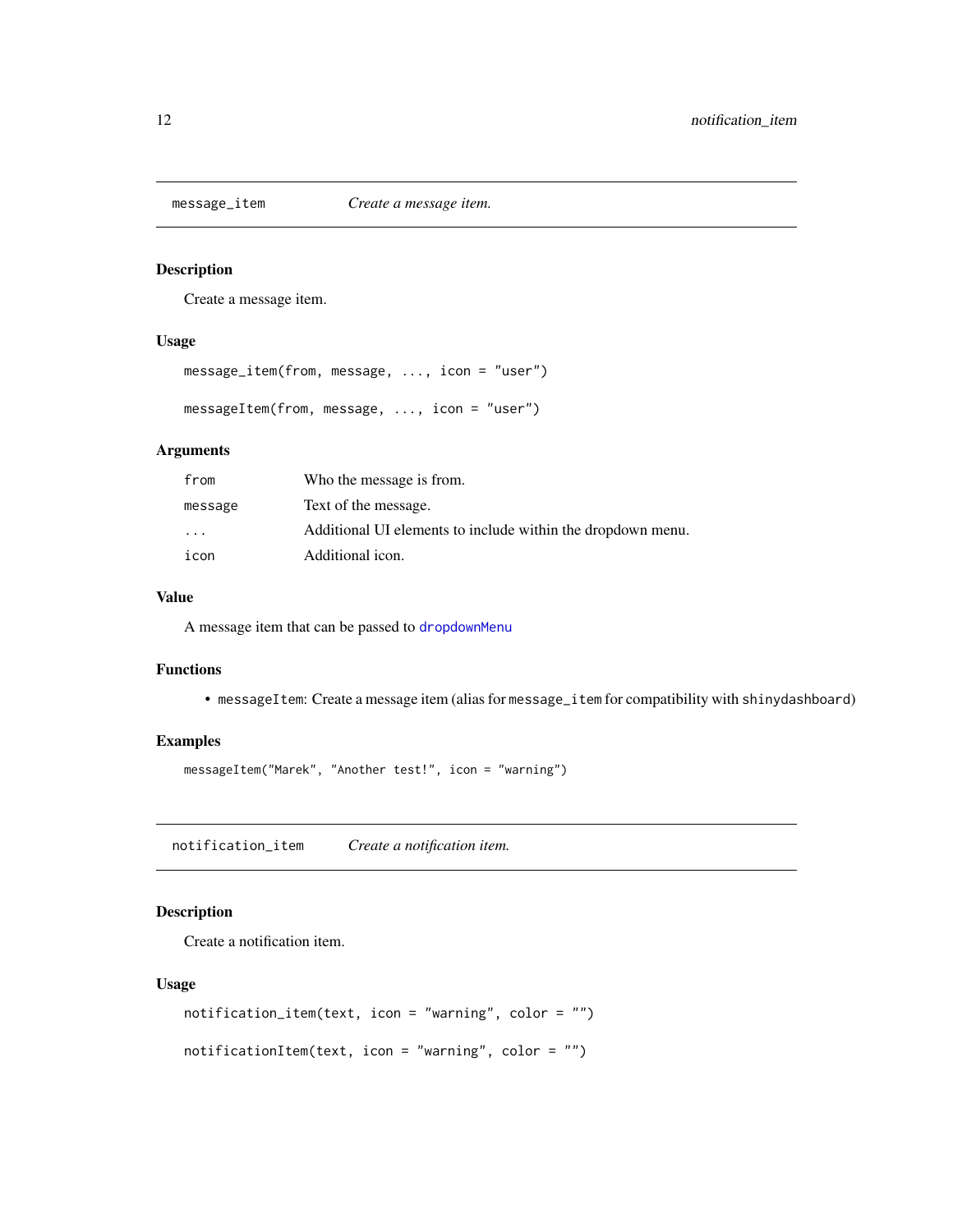#### <span id="page-12-0"></span>Arguments

| text  | Text of the notification.                                                                      |
|-------|------------------------------------------------------------------------------------------------|
| icon  | Additional icon.                                                                               |
| color | Color of the notification item. One of c("", "red", "orange", "yellow", "olive", "green", "tea |

# Value

A notification item that can be passed to [dropdownMenu](#page-7-1)

# Functions

• notificationItem: Create a notification item (alias for notification\_item for compatibility with shinydashboard)

# Examples

```
notificationItem("This is notification!", color = "red")
```
render\_dropdown\_menu *Create a dropdown menu output.*

#### Description

Server-side function for dynamic dropdownMenu.

#### Usage

```
render_dropdown_menu(expr, env = parent.frame(), quoted = FALSE)
```

```
renderDropdownMenu(expr, env = parent.frame(), quoted = FALSE)
```
#### Arguments

| expr   | dropdownMenu.                                                                                                            |
|--------|--------------------------------------------------------------------------------------------------------------------------|
| env    | The environment in which to evaluate expr.                                                                               |
| quoted | Is expr a quoted expression (with $\text{quote}()$ )? This is useful if you want to save<br>an expression in a variable. |

# Value

A dynamic dropdown menu that can be assigned to output.

# Functions

• renderDropdownMenu: Create a dropdown menu output (alias for render\_dropdown\_menu for compatibility with shinydashboard)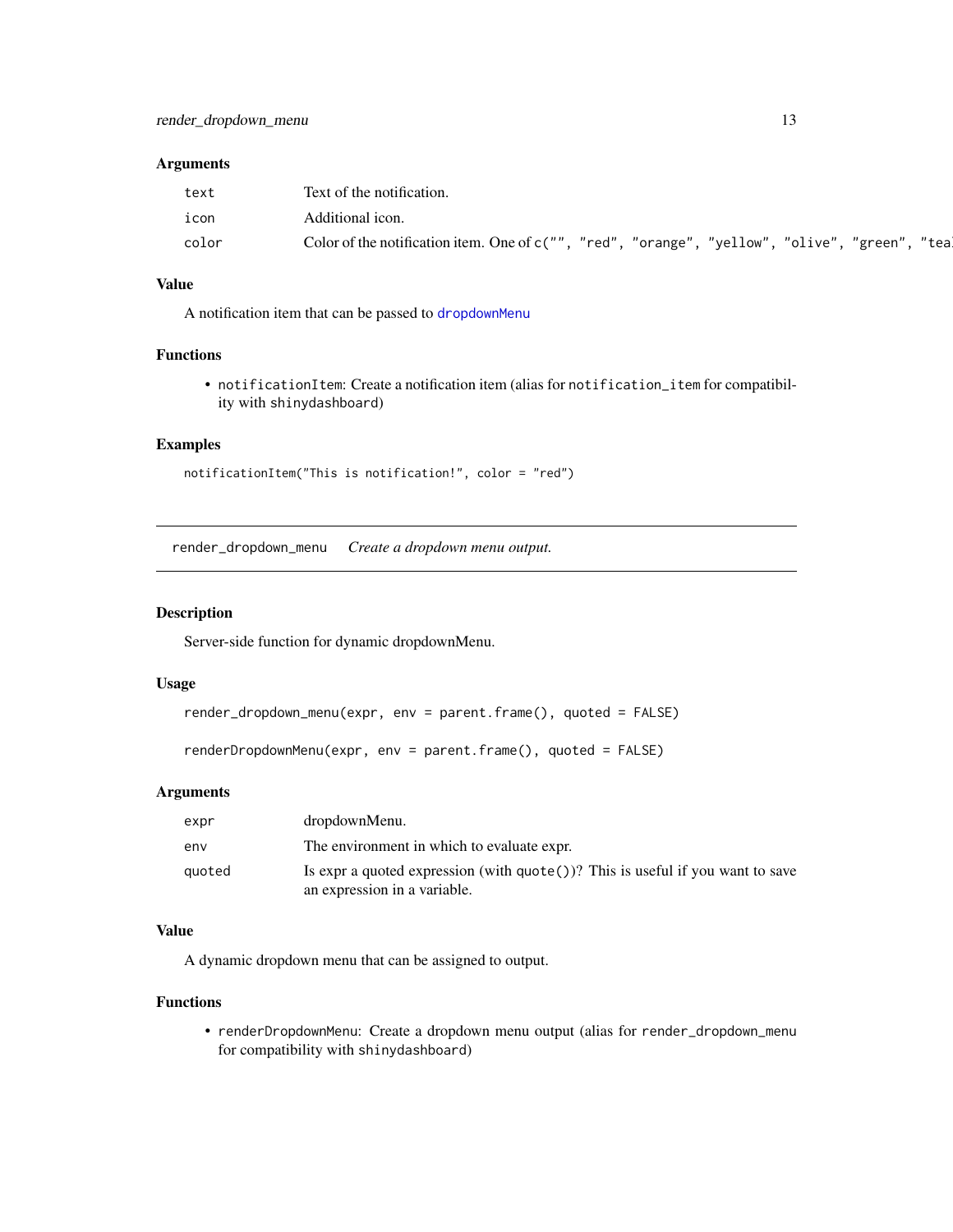# Examples

```
dropdownMenuOutput("dropdown")
output$dropdown <- renderDropdownMenu({
  dropdownMenu(messageItem("Michał", "Test message", color = "teal"),
             messageItem("Marek", "Another test!", icon = "warning", color = "red"))
})
```
render\_menu *Create a menu output.*

# Description

Server-side function for dynamic sidebarMenu.

#### Usage

```
render_menu(expr, env = parent.frame(), quoted = FALSE)
renderMenu(expr, env = parent.frame(), quoted = FALSE)
```
#### Arguments

| expr   | menu.                                                                                                                    |
|--------|--------------------------------------------------------------------------------------------------------------------------|
| env    | The environment in which to evaluate expr.                                                                               |
| quoted | Is expr a quoted expression (with $\text{quote}()$ )? This is useful if you want to save<br>an expression in a variable. |

# Value

A dynamic menu that can be assigned to output.

# Functions

• renderMenu: Create a menu output (alias for render\_menu for compatibility with shinydashboard)

<span id="page-13-0"></span>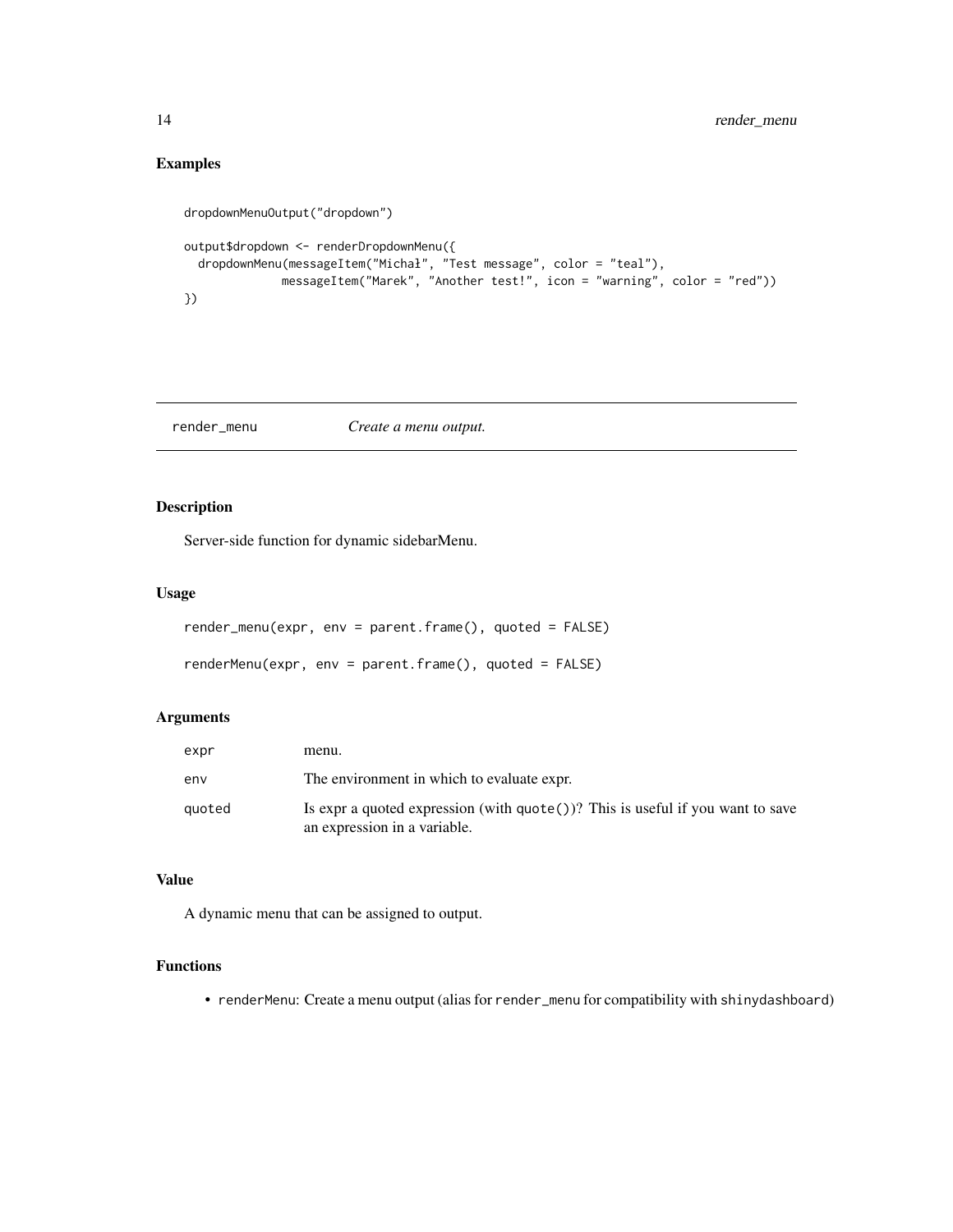<span id="page-14-0"></span>render\_value\_box *Create a value box output.*

# Description

Server-side function for dynamic valueBox.

#### Usage

```
render_value_box(expr, env = parent.frame(), quoted = FALSE)
```

```
renderValueBox(expr, env = parent.frame(), quoted = FALSE)
```
renderInfoBox(expr, env = parent.frame(), quoted = FALSE)

# Arguments

| expr   | ValueBox.                                                                                                                |
|--------|--------------------------------------------------------------------------------------------------------------------------|
| env    | The environment in which to evaluate expr.                                                                               |
| auoted | Is expr a quoted expression (with $\text{quote}()$ )? This is useful if you want to save<br>an expression in a variable. |

#### Value

A dynamic valueBox that can be assigned to output.

#### Functions

- renderValueBox: Create a value box output (alias for render\_value\_box for compatibility with shinydashboard)
- renderInfoBox: Create a value box output (alias for render\_value\_box for compatibility with shinydashboard)

```
valueBoxOutput("value_box")
output$value_box <- renderValueBox({
 valueBox(
   value = 33.45,
   subtitle = "Simple valuebox",
   icon = icon("bar chart"),
   color = "purple",
   width = 5)
})
```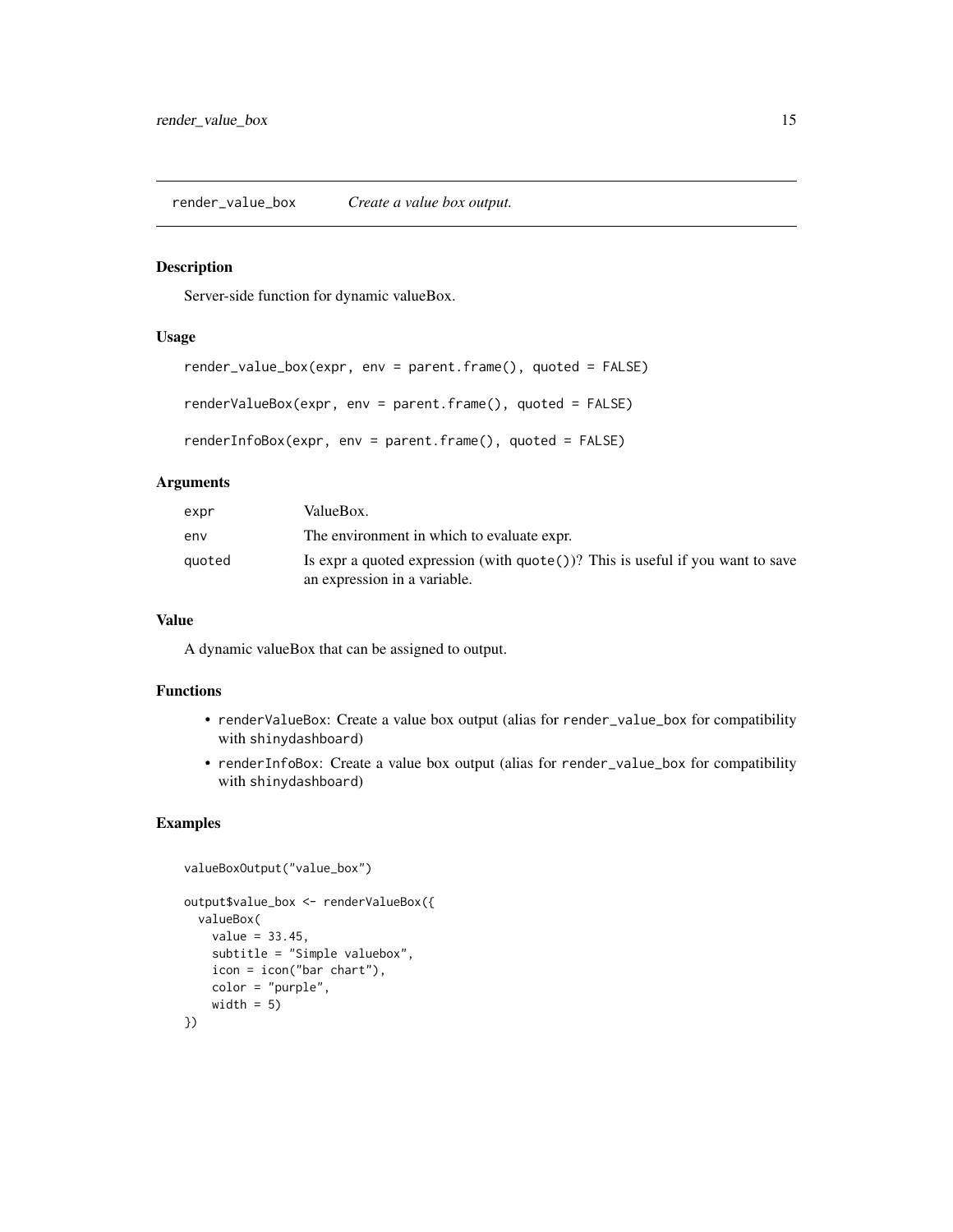<span id="page-15-0"></span>

Semantic colors https://github.com/Semantic-Org/Semantic-UI/blob/master/src/themes/default/globals/site.variables

# Usage

semantic\_palette

# Format

An object of class character of length 13.

sidebar\_menu *Create a sidebar menu.*

# <span id="page-15-1"></span>Description

Create a sidebar menu with menu items.

#### Usage

```
sidebar_menu(...)
```
sidebarMenu(...)

#### Arguments

... Menu items.

# Value

A sidebar menu that can be passed [dashboardSidebar](#page-6-1)

# Functions

• sidebarMenu: Create a sidebar menu (alias for sidebar\_menu for compatibility with shinydashboard)

```
sidebarMenu(
 menuItem(tabName = "plot_tab", text = "My plot", icon = icon("home")),
 menuItem(tabName = "table_tab", text = "My table", icon = icon("smile"))
 \lambda
```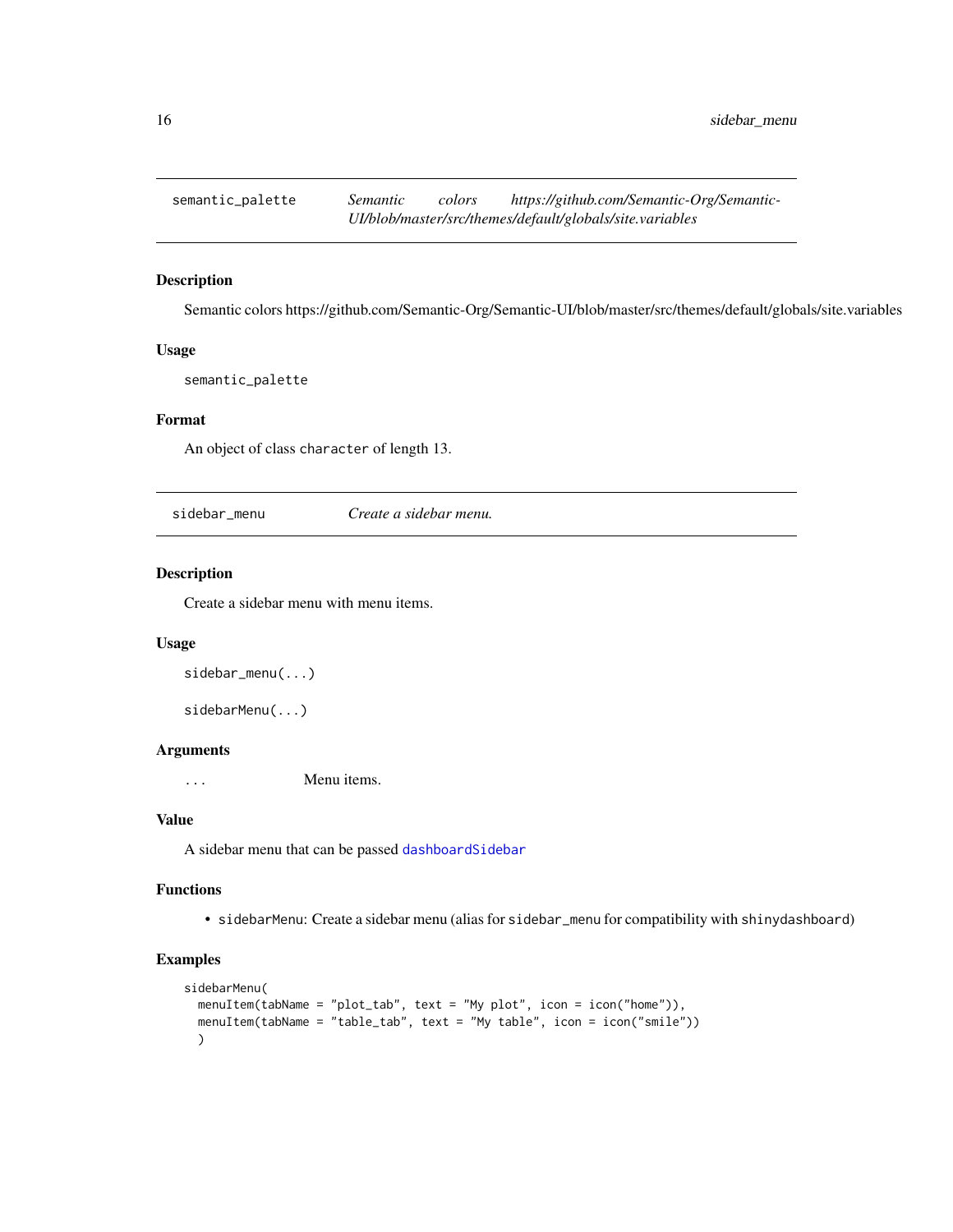<span id="page-16-0"></span>UI-side function for dynamic sidebarMenu.

#### Usage

```
sidebar_menu_output(outputId)
```
sidebarMenuOutput(outputId)

# Arguments

outputId Id of the output.

#### Value

A sidebar menu that can be passed to [dashboardSidebar](#page-6-1)

# Functions

• sidebarMenuOutput: Create a sidebar menu output (alias for sidebar\_menu\_output for compatibility with shinydashboard)

tab\_box *Create a tab box.*

#### Description

Create a tab box with additional UI elements.

#### Usage

```
tab\_box(tabs, title = NULL, color = "", ribbon = TRUE,title_side = "top right", collapsible = TRUE, width = 8, id = NULL)
tabBox(tabs, title = NULL, color = "", ribbon = TRUE,
  title_side = "top right", collapsible = TRUE, width = 8, id = NULL)
```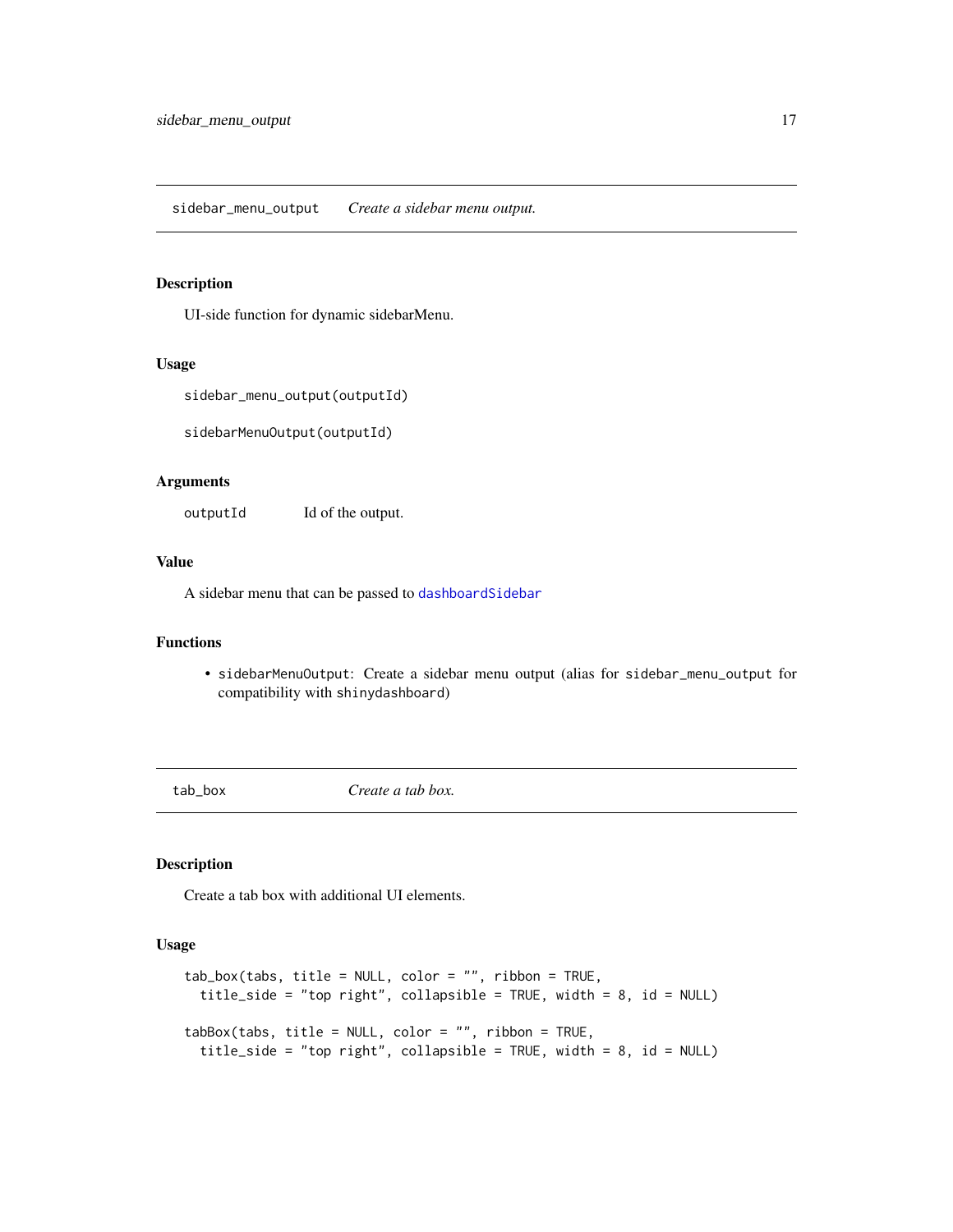<span id="page-17-0"></span>18 tab\_item tab\_item tab\_item tab\_item tab\_item tab\_item tab\_item tab\_item tab\_item tab\_item tab\_item tab\_item

# Arguments

| tabs        | Tabs to include within the box.                                                                                                                                             |
|-------------|-----------------------------------------------------------------------------------------------------------------------------------------------------------------------------|
| title       | Label of the box.                                                                                                                                                           |
| color       | Color of the box. One of c("", "red", "orange", "yellow", "olive", "green", "teal", "blue"]                                                                                 |
| ribbon      | Should label be presented as ribbon.                                                                                                                                        |
| title_side  | Side of a label. One of c("top", "bottom", "top left", "top right", "bottom left", "bottom n<br>if ribbon = FALSE, or one of $c$ ("top left", "top right") if ribbon = TRUE |
| collapsible | Should minimize button be added to label.                                                                                                                                   |
| width       | Width of the box.                                                                                                                                                           |
| id          | ID of the box.                                                                                                                                                              |
|             |                                                                                                                                                                             |

#### Value

A box that can be passed to [dashboardBody](#page-2-1)

# Functions

• tabBox: Create a tab box (alias for tab\_box for compatibility with shinydashboard)

# Examples

```
tabBox(title = "Sample tab box", color = "blue", width = 5,
      tabs = list(list(menu = "First Tab", content = "This is first tab"),
         list(menu = "Second Tab", content = "This is second tab")
      ))
```
tab\_item *Create a tab.*

# Description

Create a tab panel with additional UI elements.

# Usage

tab\_item(tabName, ...)

tabItem(tabName, ...)

# Arguments

| tabName  | Id of the tab.                         |
|----------|----------------------------------------|
| $\cdots$ | UI elements to include within the tab. |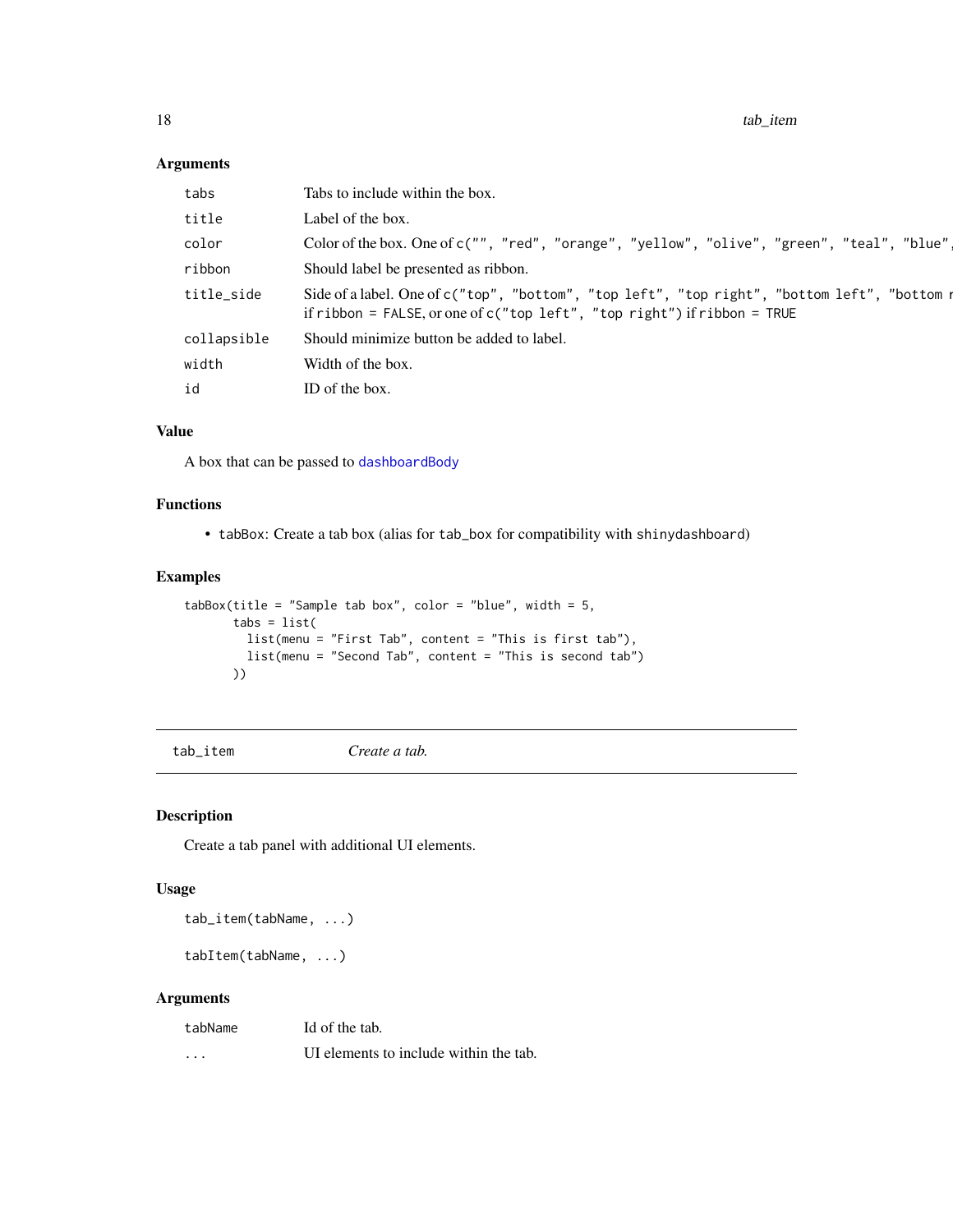#### <span id="page-18-0"></span>tab\_items 19

# Value

A tab that can be passed to [dashboardBody](#page-2-1)

# Functions

• tabItem: Create a tab (alias for tab\_item for compatibility with shinydashboard)

# Examples

```
tabItem(tabName = "tab1", "Tab 1")
```
tab\_items *Create a panel with tabs.*

# Description

Create a panel with tabs.

# Usage

 $tab\_items(..., selected = 1)$ 

 $tabItems(..., selected = 1)$ 

#### Arguments

| $\cdots$ | Tabs.                                |
|----------|--------------------------------------|
| selected | Which tab should be active on start. |

## Value

A panel with tabs that can be passed to [dashboardBody](#page-2-1)

## Functions

• tabItems: Create a panel with tabs (alias for tab\_items for compatibility with shinydashboard)

```
tabItems(
tabItem(tabName = "tab1", "Tab 1"),
tabItem(tabName = "tab2", "Tab 2"))
```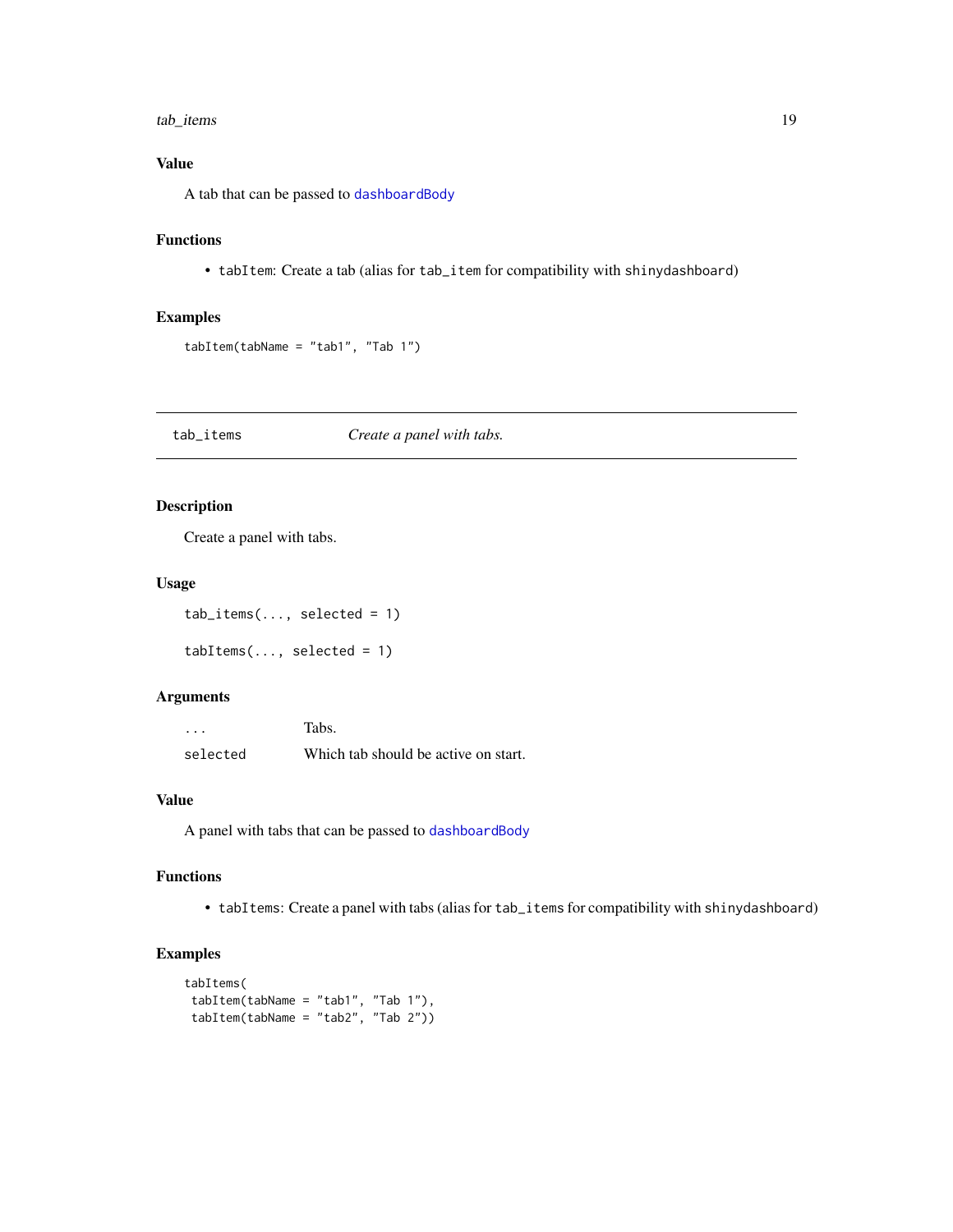<span id="page-19-0"></span>

Create a task item.

# Usage

```
task_item(text, value, color = "")
```
taskItem(text, value, color = "")

# Arguments

| text  | Progress bar label.                                                                                                 |
|-------|---------------------------------------------------------------------------------------------------------------------|
| value | Progress bar value.                                                                                                 |
| color | ‴b⊾<br>"red"<br>"orange", "yellow",<br>Color of the task item. One of $c("")$ ,<br>, "olive"<br>"teal"<br>, "green" |

# Value

A task item that can be passed to [dropdownMenu](#page-7-1)

# Functions

• taskItem: Create a task item (alias for taks\_item for compatibility with shinydashboard)

# Examples

taskItem("Project progress...", 50.777, color = "red")

validate\_tab\_name *Valid tab name should not containt dot character '.'.*

# Description

Valid tab name should not containt dot character '.'.

# Usage

```
validate_tab_name(name)
```
#### Arguments

name Tab name to validate.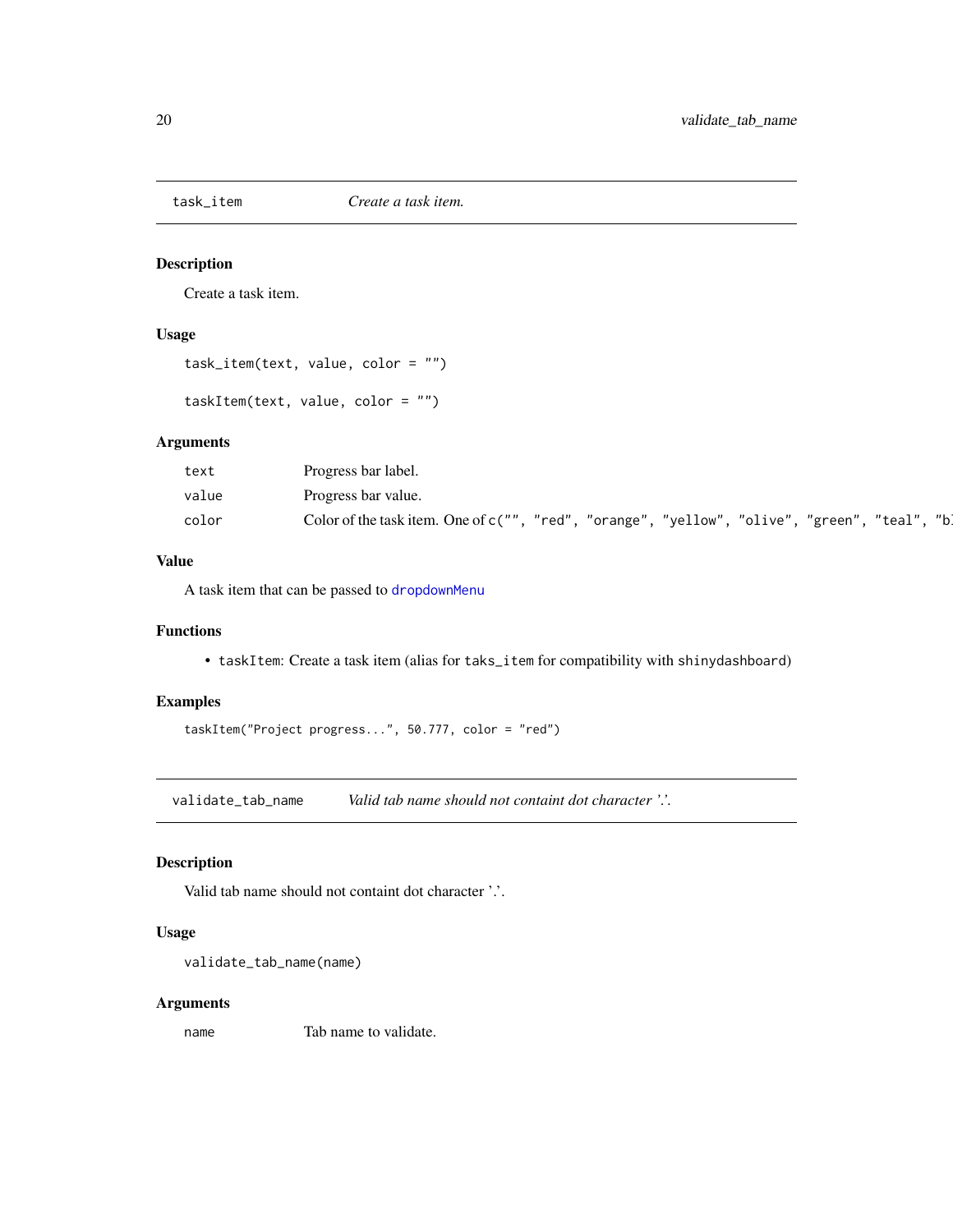<span id="page-20-0"></span>

Create a valueBox with additional UI elements.

# Usage

```
value_box(subtitle, value, icon = NULL, color = "blue", width = 5,
  size = "")valueBox(subtitle, value, icon = NULL, color = "blue", width = 5,
 size = "")infoBox(subtitle, value, icon = NULL, color = "blue", width = 5,
  size = "")
```
#### Arguments

| subtitle | Label of the value Box.                                                                     |
|----------|---------------------------------------------------------------------------------------------|
| value    | Value of the valueBox.                                                                      |
| icon     | Icon of the valueBox.                                                                       |
| color    | Color of the valueBox. One of c("", "red", "orange", "yellow", "olive", "green", "teal", "b |
| width    | Width of the valueBox.                                                                      |
| size     | Size of value. One of c("mini", "tiny", "small", "", "large", "huge").<br>Default is "".    |

# Value

A valueBox that can be passed to [dashboardBody](#page-2-1)

#### Functions

- valueBox: Create a valueBox (alias for value\_box for compatibility with shinydashboard)
- infoBox: Create a valueBox (alias for value\_box for compatibility with shinydashboard)

```
valueBox("Unread Mail", 44, icon("mail"), color = "blue", width = 5, size = "tiny")
```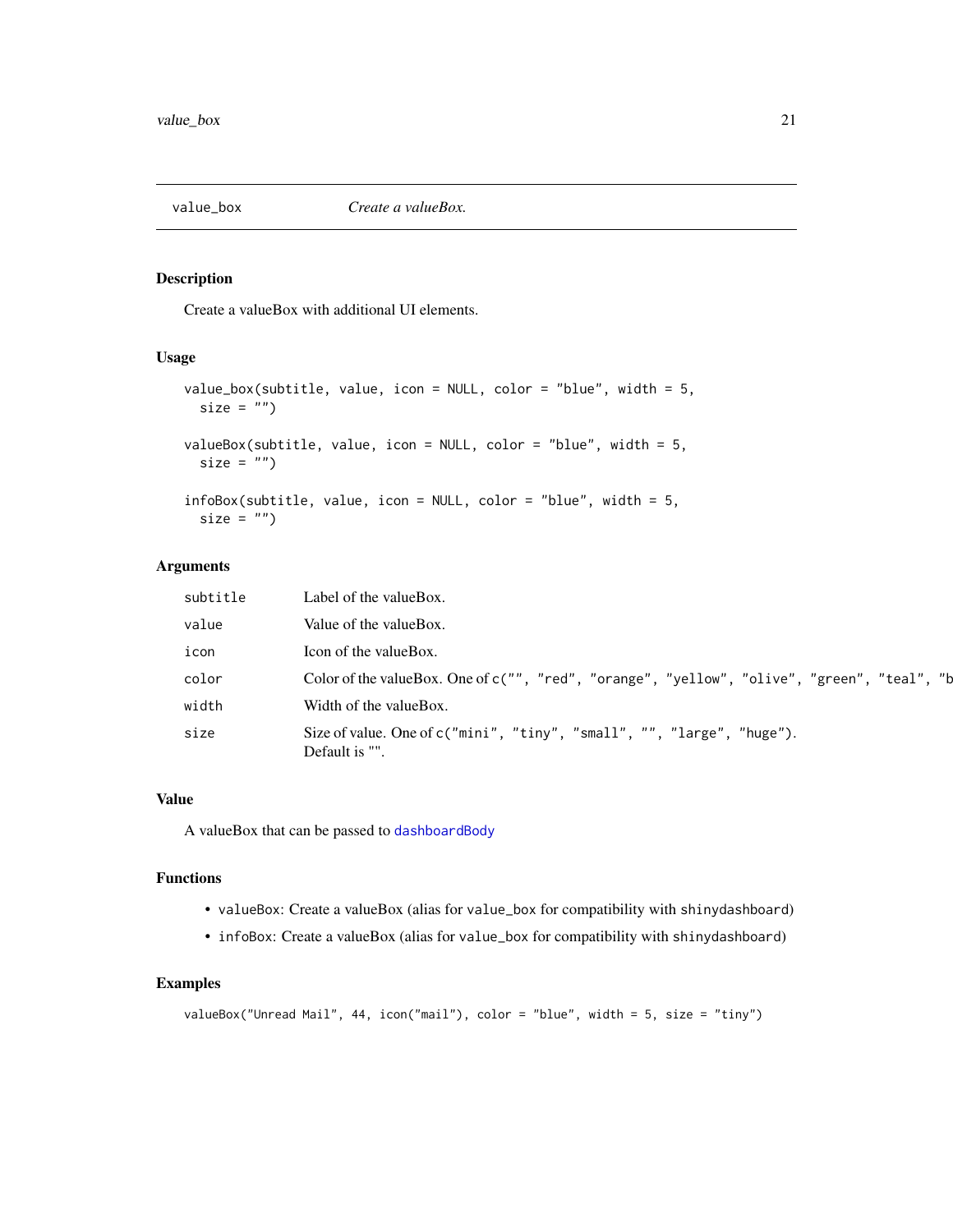<span id="page-21-0"></span>value\_box\_output *Create a value box output.*

#### Description

UI-side function for dynamic valueBox.

#### Usage

```
value_box_output(outputId, width = 5)
```

```
valueBoxOutput(outputId, width = 5)
```

```
infoBoxOutput(outputId, width = 5)
```
# Arguments

| outputId | Id of the output.      |
|----------|------------------------|
| width    | Width of the valueBox. |

# Value

A value box that can be passed to [dashboardBody](#page-2-1)

#### Functions

- valueBoxOutput: Create a valueBox output (alias for value\_box\_output for compatibility with shinydashboard)
- infoBoxOutput: Create a valueBox output (alias for value\_box\_output for compatibility with shinydashboard)

```
valueBoxOutput("value_box")
output$value_box <- renderValueBox({
 valueBox(
   value = 33.45,subtitle = "Simple valuebox",
   icon = icon("bar chart"),
   color = "purple",
   width = 5)
})
```